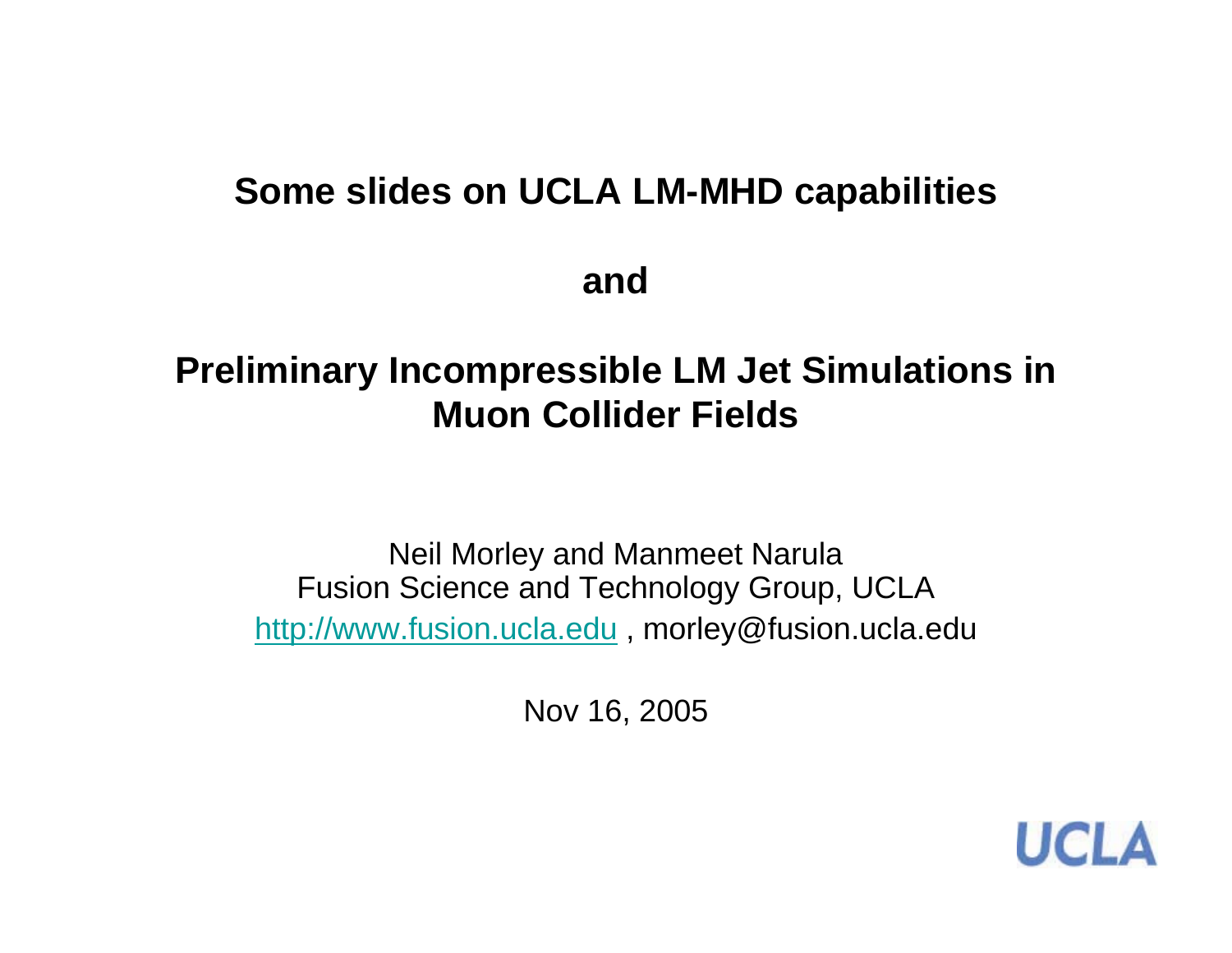## **HIMAG attributes in a nut-shell**

- ¾ HIMAG second order accurate, finite volume based Navier-Stokes solver on unstructured grids
	- $\triangleright$  including free surface with Level Set
	- ¾electric potential and induction equation MHD models
- ¾ The code has been written for complex geometries and there is much flexibility in choosing a mesh: Hexahedral, Tetrahedral, Prismatic cells can be used.
- ¾ 2-D as well as 3-D flows can be simulated. A fully developed flow option has recently been created.
- ¾ The code is parallel. All problems can be run across parallel computers.
- ¾ Electromagnetics and flow physics are solved in a coupled manner. Two different formulations for electromagnetics are now available: phi and B.
- ¾ An arbitrary set of conducting walls maybe specified. Free surface flows are modeled using the Level Set method. **Multiple solid materials** can be simulated
- ¾ Graphical interfaces are available to assist users from problem setup to post-processing.
- ¾ A preliminary turbulence and heat transfer modeling capability now exists.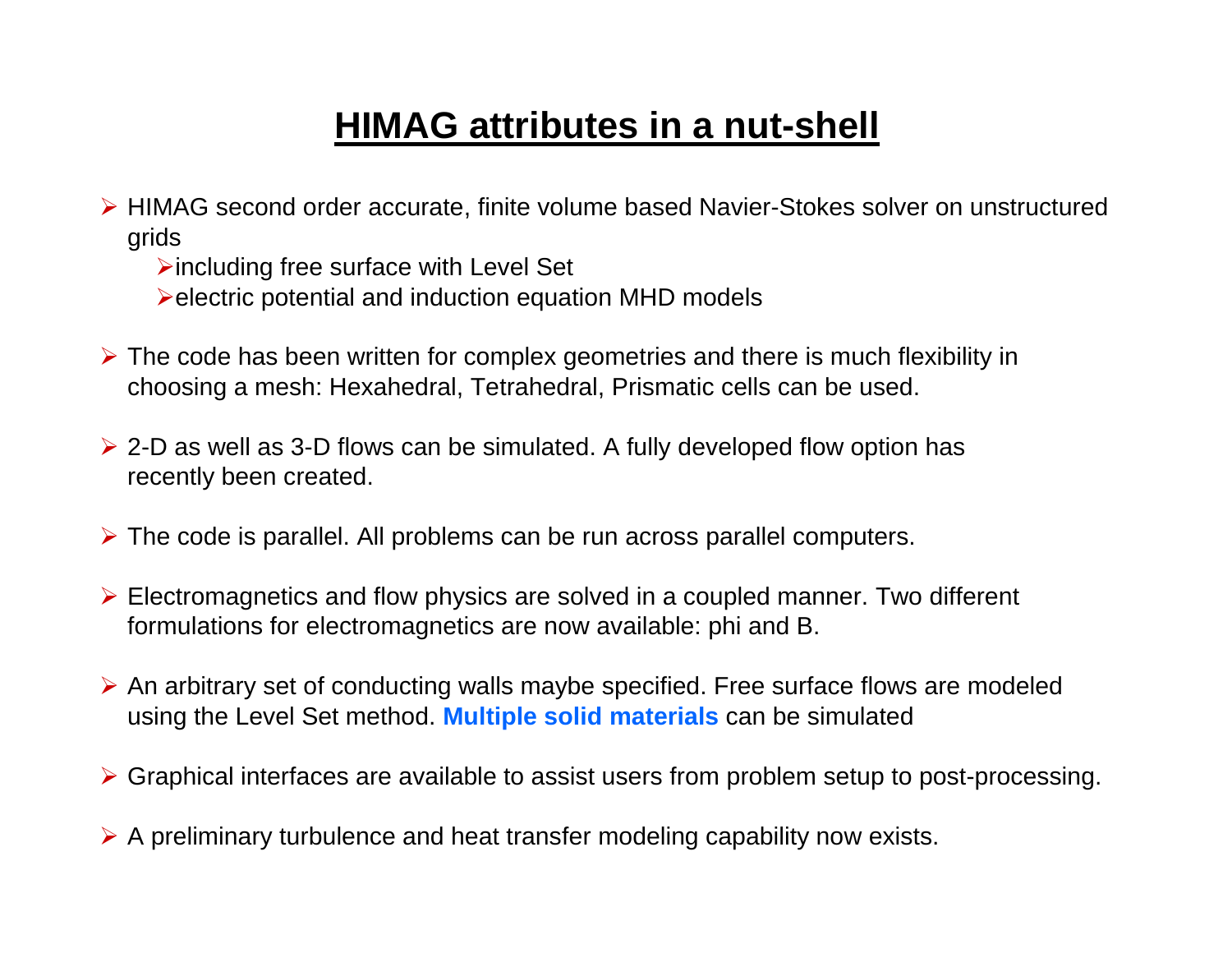## **Free surface capture**

## HIMAG uses the Level Set method to capture free surfaces

*A higher order TVD procedure is used to enhance mass conservation and numerical stability*

*Examples of HIMAG simulations:*







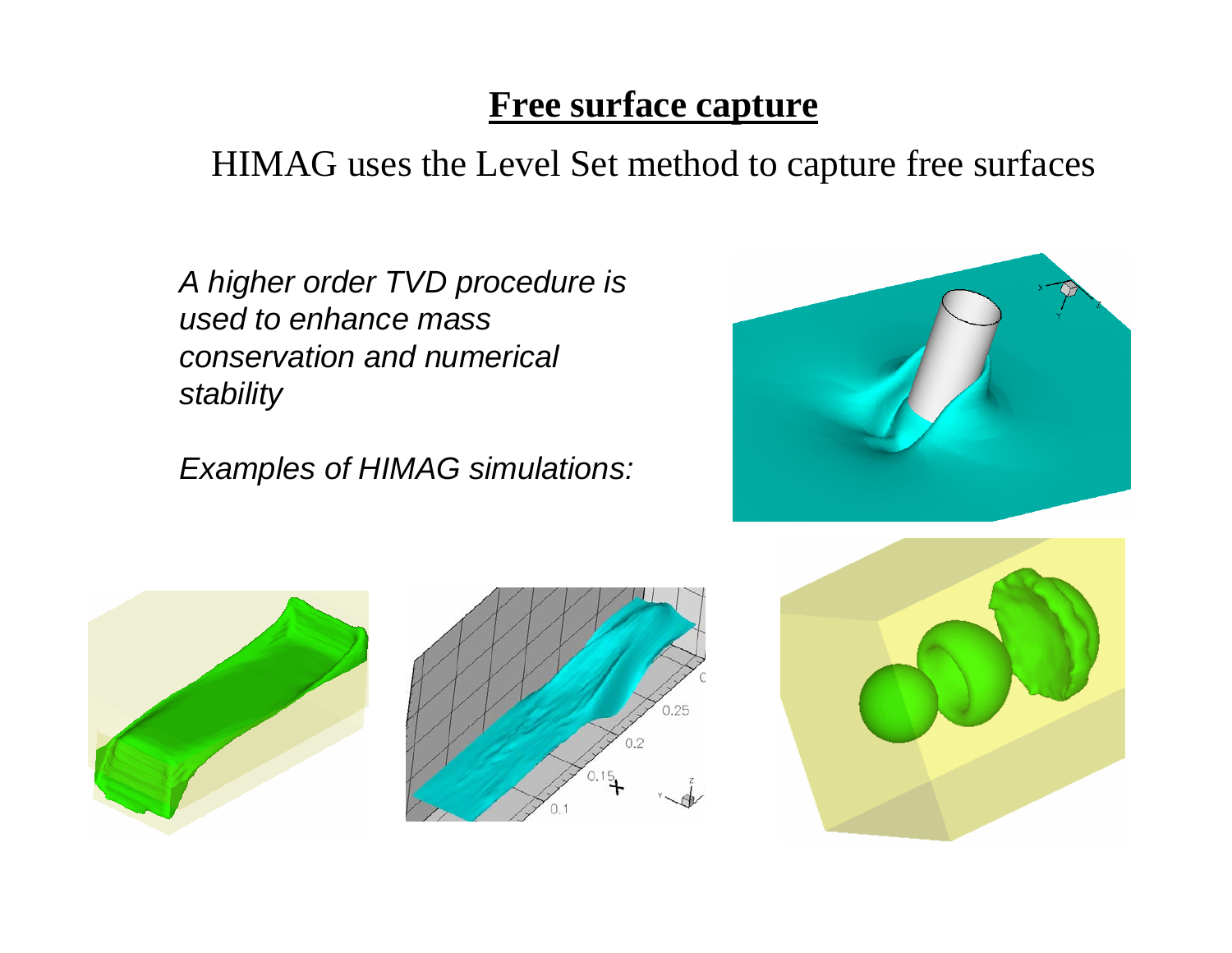## **Jet flow under a 3-component applied B-field for fusion:**

The warping of a liquid metal jet under a B-field with sharp spatial gradients is studied. The free surface can deform sizably.

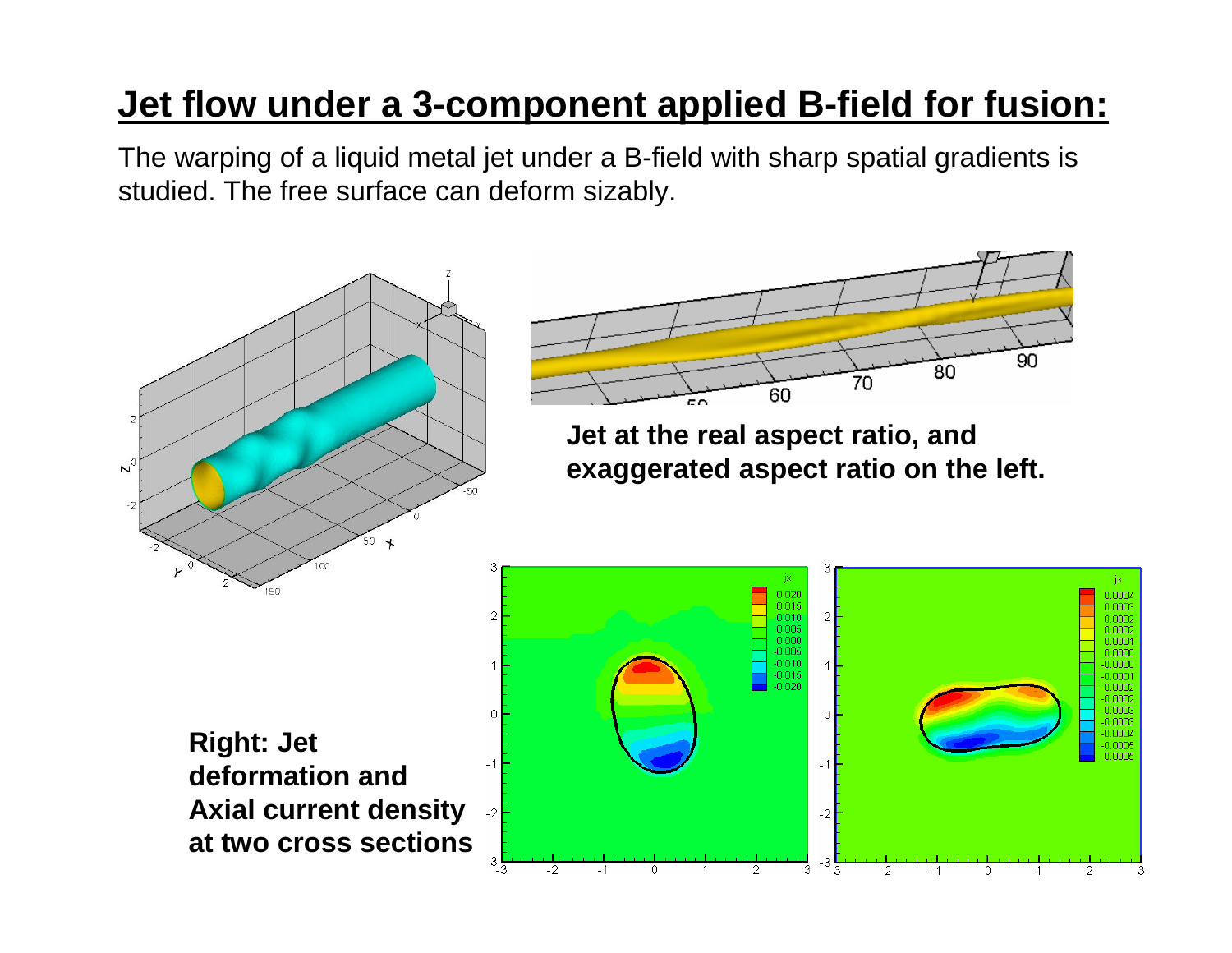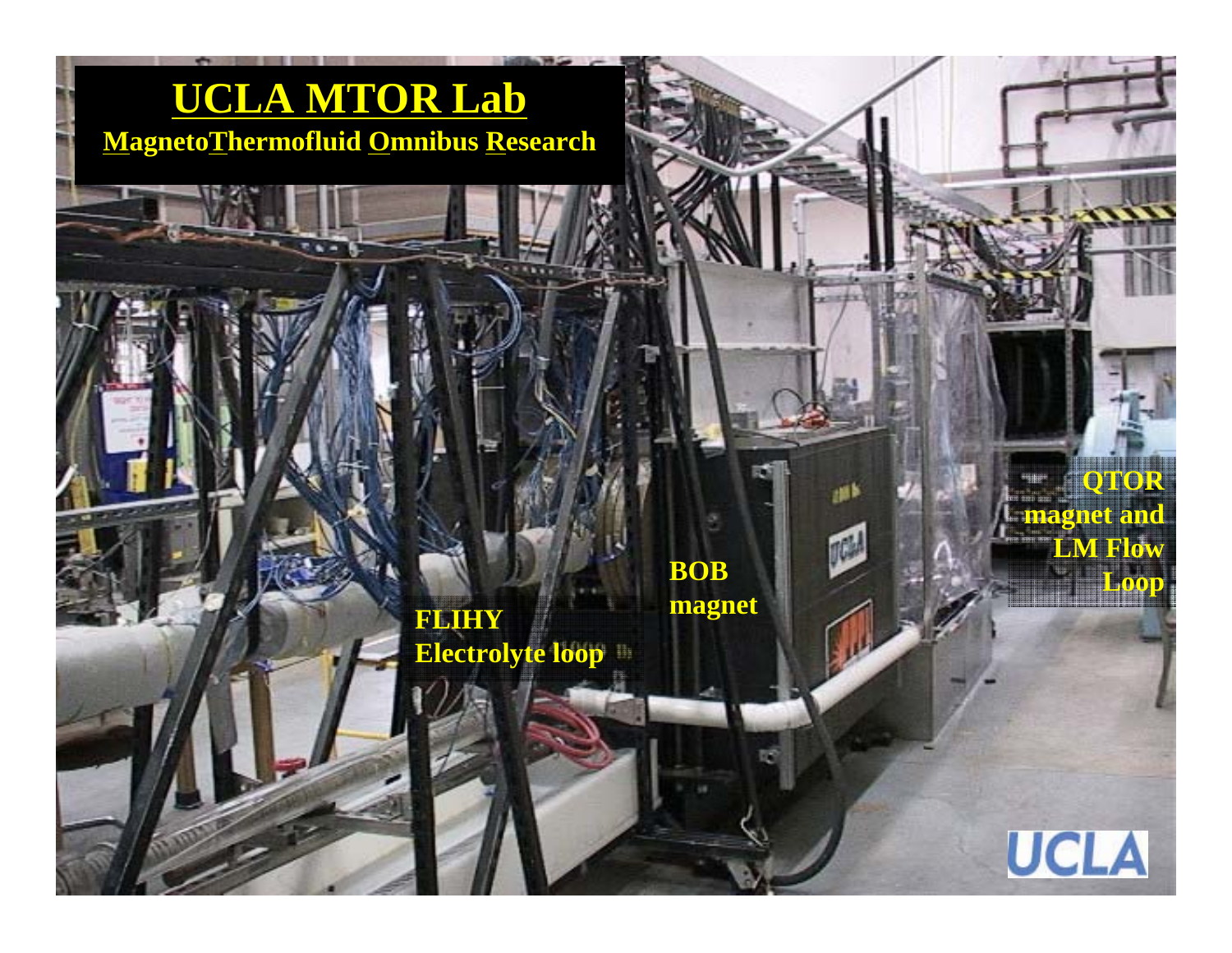#### Experiments and Modeling of 3D MHD flows (both films & jets) show interesting free surfaces features*HIMAG*

- **□** Film flow example pictured: both numerical & experimental results show that the free surface height variation is **asymmetric** in span wise direction when both toroidal and normal field components are applied. Features like
	- ridge formation (orange ellipses) and
	- wall separation (yellow ellipses) are observed
- $\square$  Drag is also significant and film height doubles in the first 20 cm

**5 cm wide Ga-In-Sn flow in a "NSTX-like" scaled toroidal and poloidal field** 



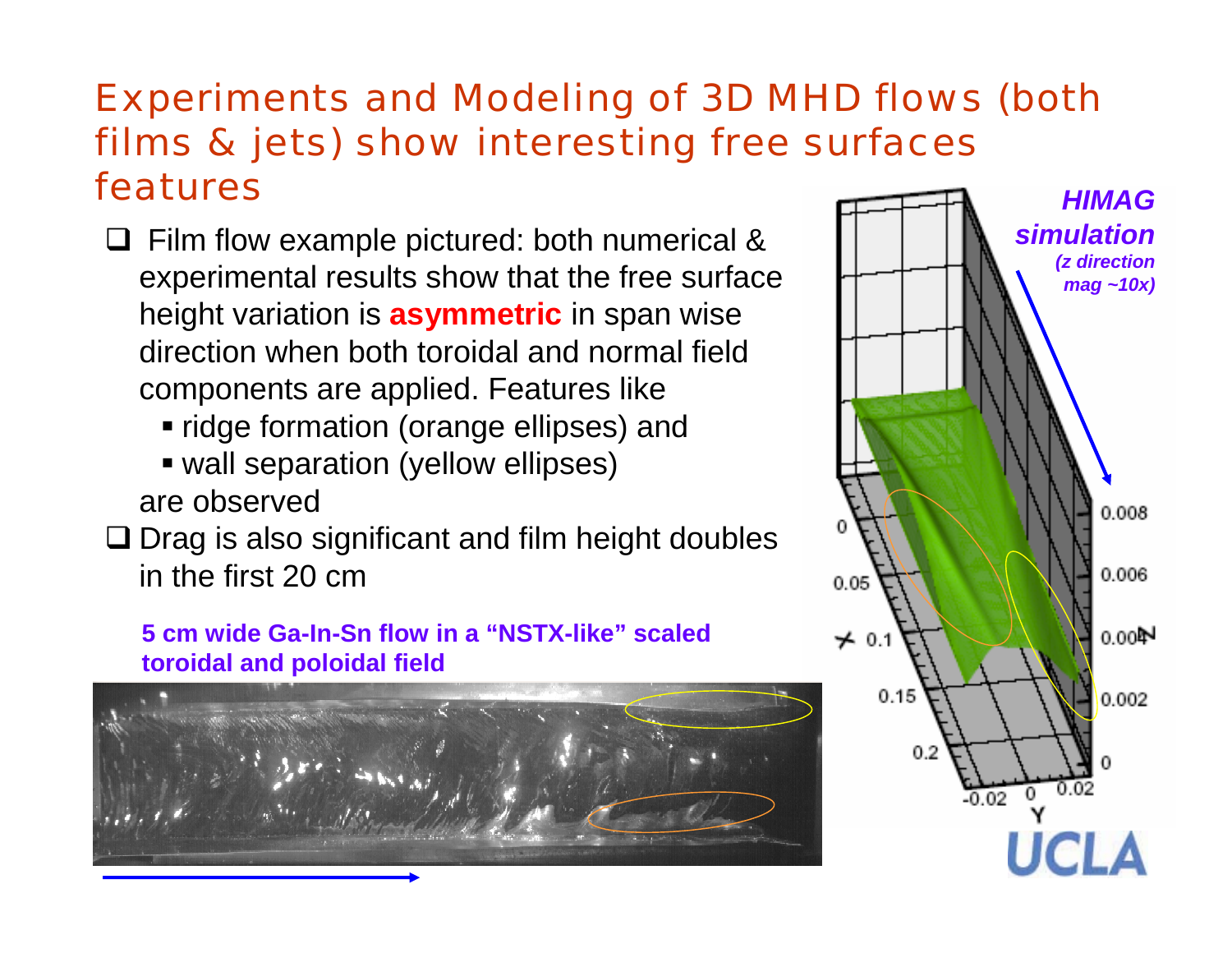# **Preliminary Muon Collider Simulation Jet Parameters**

- $\square$  Horizontal solenoid with center at 0,0,0
- $\Box$  Field approximated as a single coil with the inner diameter 30 cm, outer diameter 40 cm, and length 100 cm. The total current is 7200 X 78 X 24 = 13478400 A.
- $\Box$  Nozzle outlet at x (longitudinal) = -40 cm and y (vertical)  $= -4$  cm
- $\square$  Nozzle tilt is 0.1 rad in xy plane (pointing only slightly upwards but mostly horizontal)
- □ Nozzle outlet radius is 5 mm
- □ Nozzle is not simulated, idealized inlet boundary conditions used with no MHD forces for first 5 cm.
- $\square$  Jet initial average velocity is 25 m/s
- Mesh is uniform 50x50x200, space is 4x4x80 cm

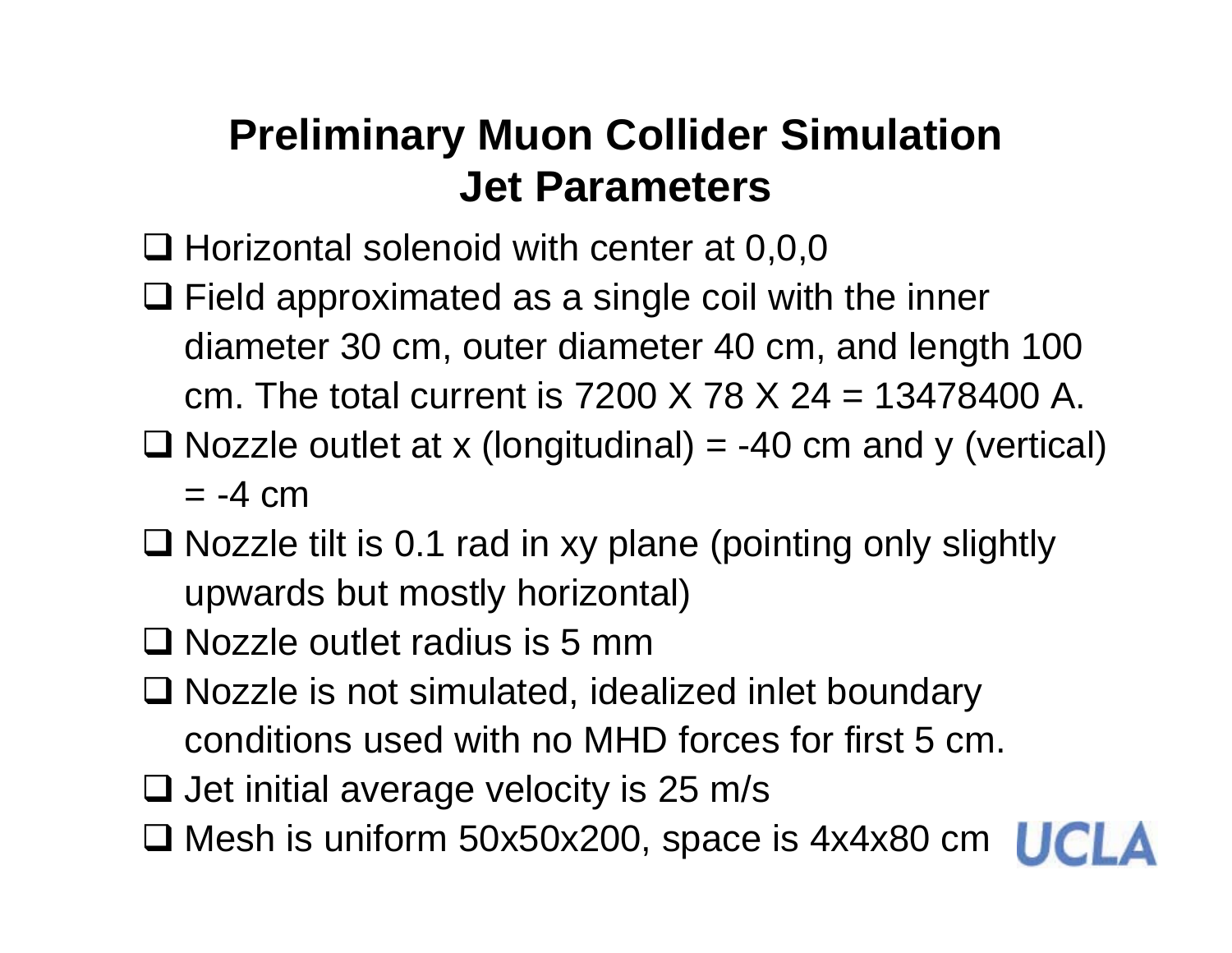# Jet trajectory relative to the magnetic axis of the solenoid.



Magnification in x:y is 1:2

Solenoid center is at  $x = 0.4$  in this simulation

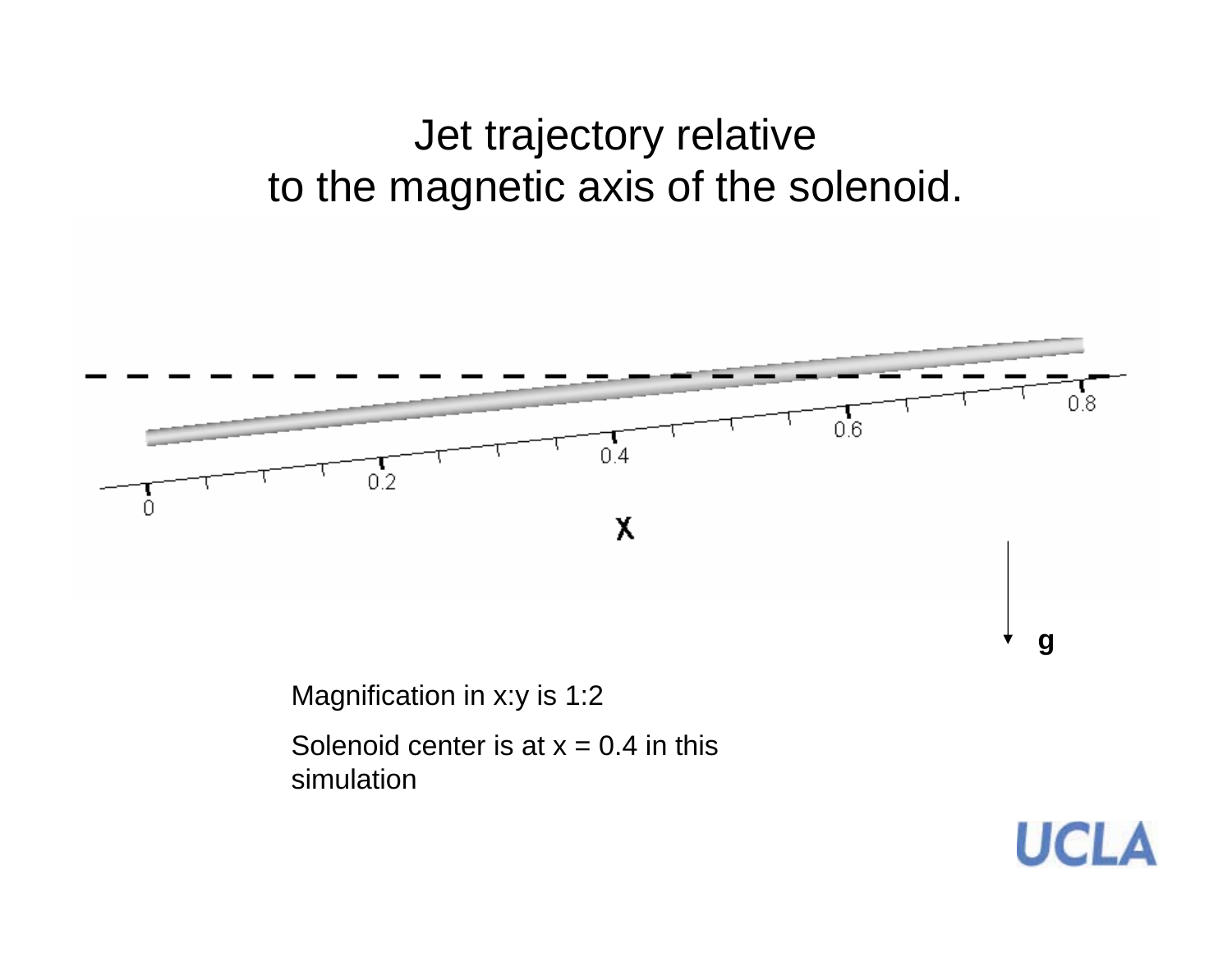

Jet cross sections cut every 10 cm

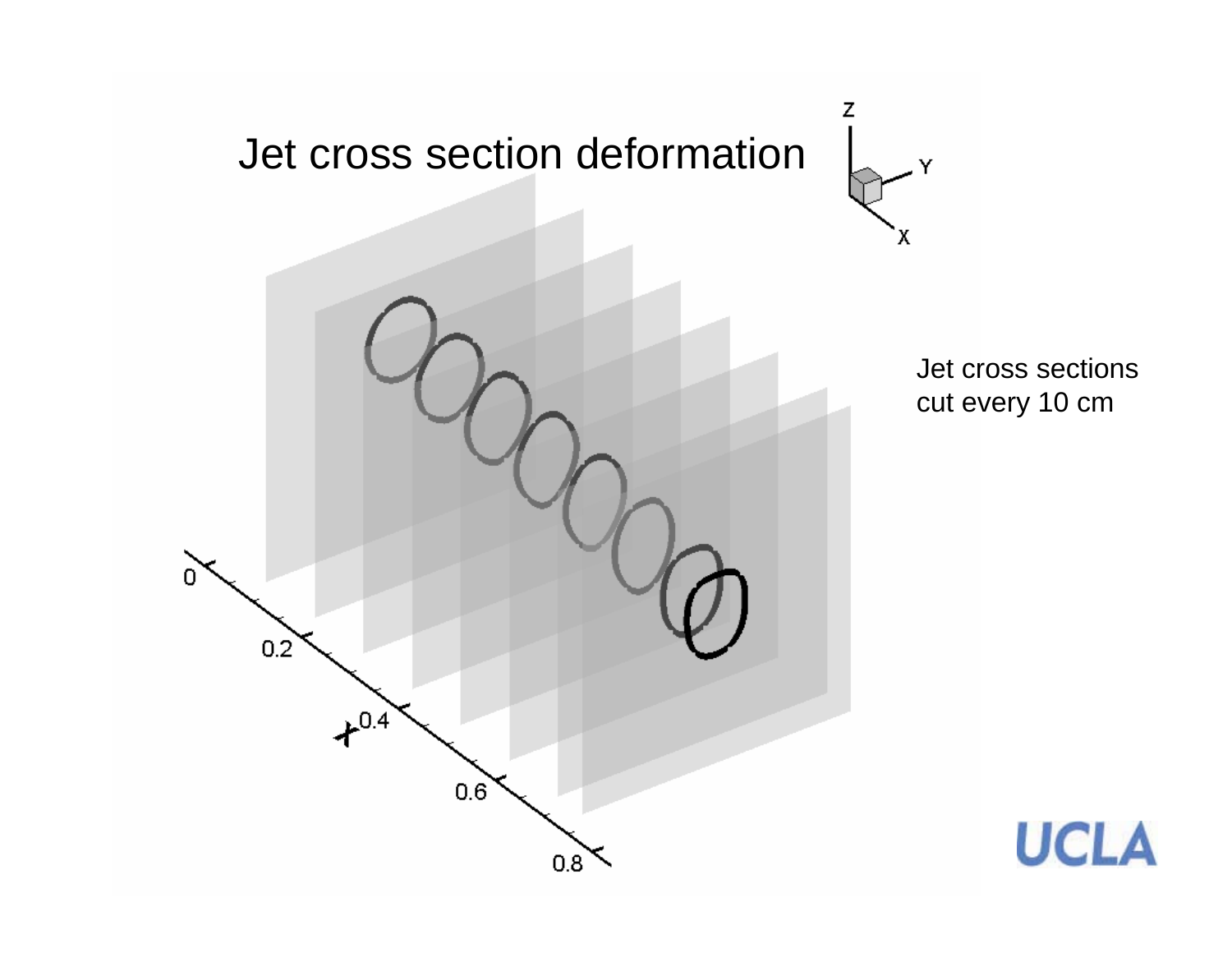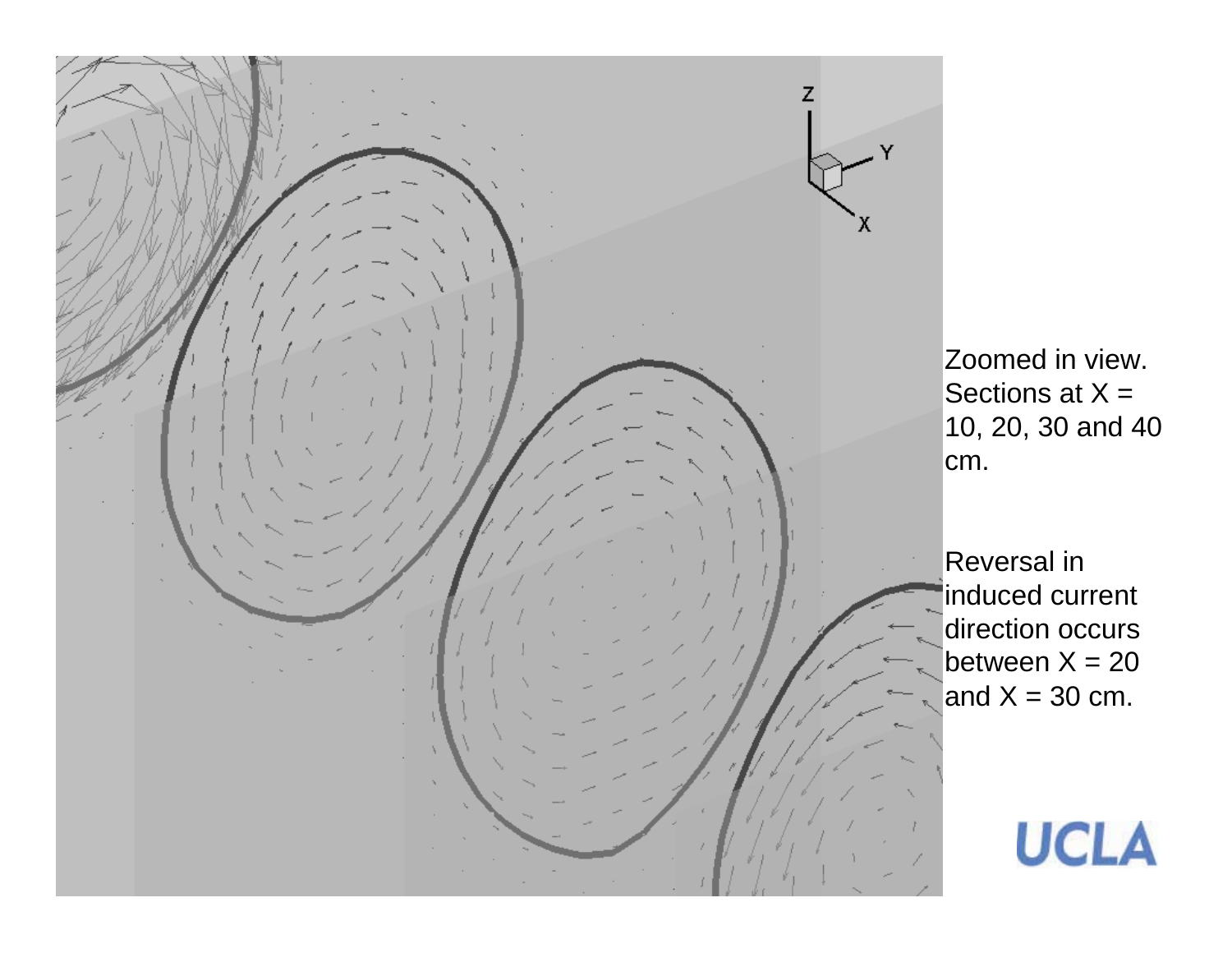